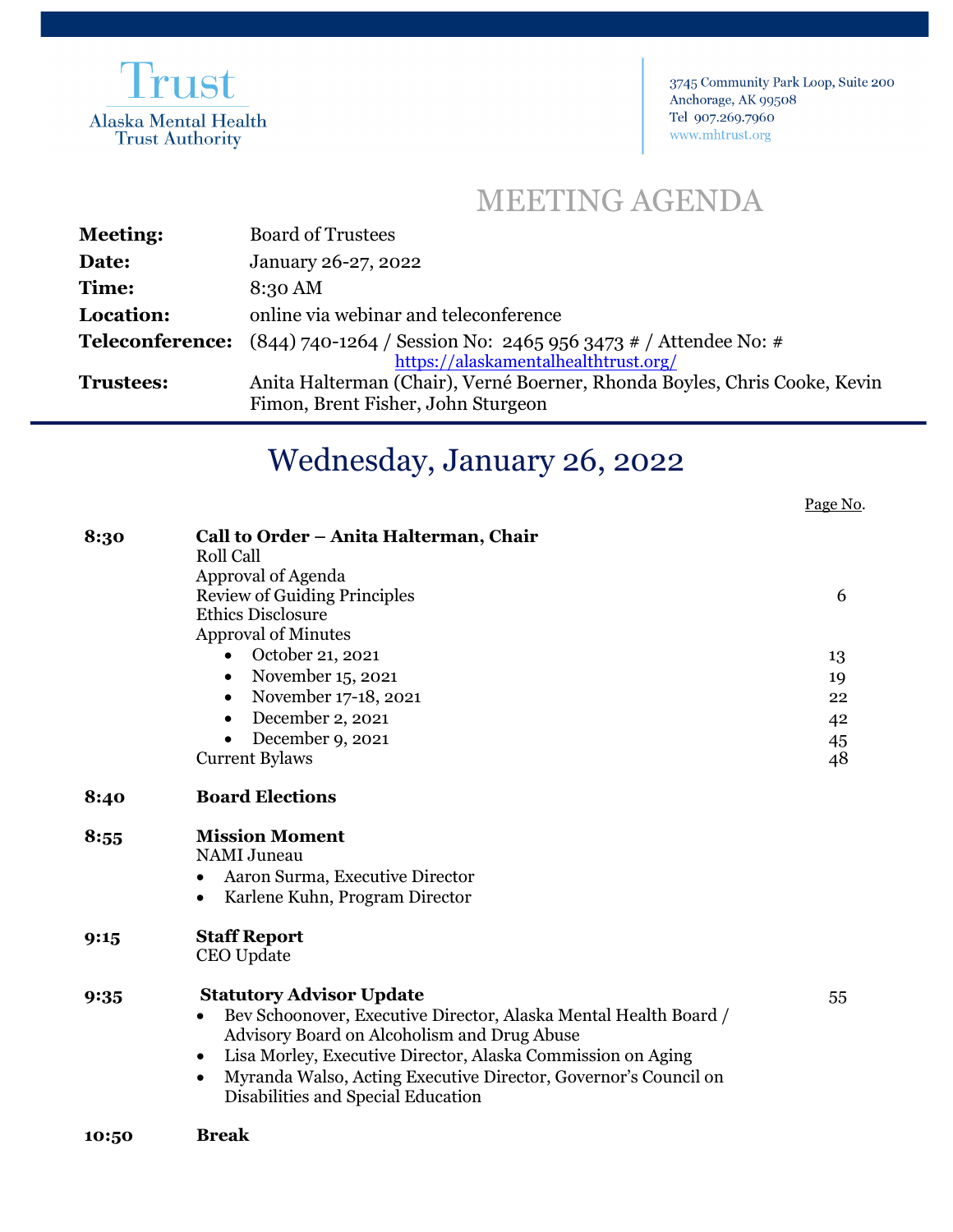

|       |                                                                                                                                     | Page No. |
|-------|-------------------------------------------------------------------------------------------------------------------------------------|----------|
| 11:05 | <b>Resource Management Committee Report / Update</b><br>Hollis Exchange Timber Sale<br>Disposal Airport Way & Peger Road, Fairbanks | 82       |
| 11:20 | <b>Program &amp; Planning Committee Report / Update</b><br>FY24/25 Budget Process                                                   | 96       |
|       | <b>Recess</b>                                                                                                                       |          |
|       |                                                                                                                                     |          |

**11:45 Lunch**